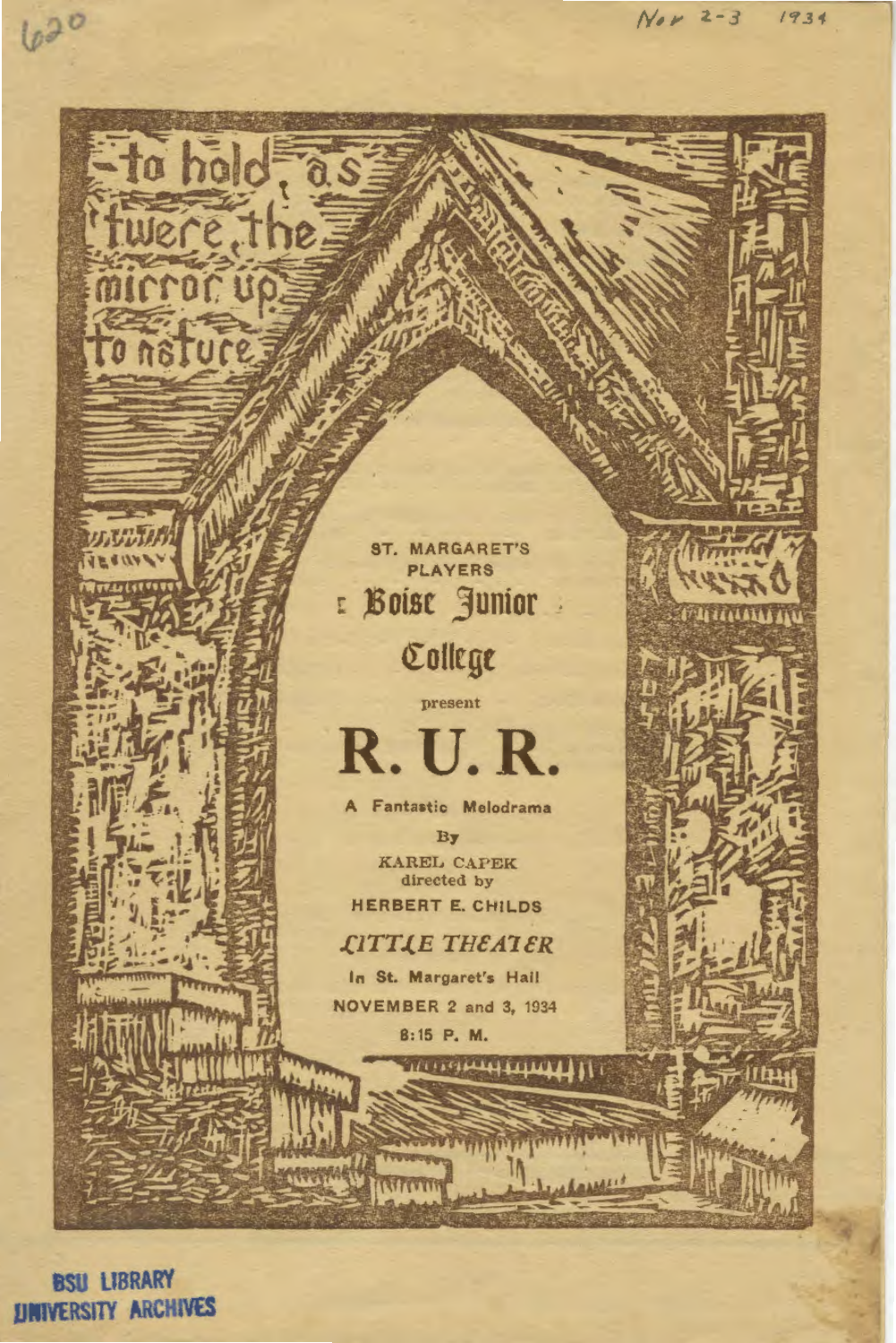CAPT

| Harry Domin, General Manager of Rossum's<br>Universal Robots DAVID SHAWE                          |
|---------------------------------------------------------------------------------------------------|
| Sulla, a Robotess FRANCES BAIRD                                                                   |
| Marius, a Robot CARROLL ELFORD                                                                    |
| Helena Glory MARY CROOKS                                                                          |
| A Robotess - - - - - - SARAH WALKER                                                               |
| A Robot - - - - - - AVERY THOMAS                                                                  |
| Dr. Gall, Head of the Physiological and Experimental<br>Department of R. U. R. - - FARIS HARRISON |
| Mr. Fabry, Engineer General, Technical Controller of<br>R. U. R. DEE ANDERSON                     |
| Dr. Hallemeier, Head of the Institute for Psychological<br>Training of Robots - - - - ELMER FOX   |
| Mr. Alquist, Architect, Head of the Works Department<br>of R. U. R. ROBERT ELFORD                 |
| Consul Busman, General Business Manager<br>of R.U.R LOY RENSHAW                                   |
| Nana - - - - - - - - BETTY MCKEE                                                                  |
| Radius, a Robot GALE FARLEY                                                                       |
| Helena, a Robotess GRACE WATSON                                                                   |
| Primus, a Robot - - - - - CLARKE COLLINS                                                          |
| Robots and Robotesses<br>Georgette Brunner, Vida Pope, Ronald Baker, John                         |

Steel, Charles Joslyn

# ACT I

Central Office of the Factory of Rossum's Universal Robots

#### ACT II

Helena's Drawing Room. Ten years later. Morning.

# ACT III

Helena's Drawing Room-The same afternoon

#### EPILOGUE

A Laboratory-One year later

PLACE: An Island, TIME: The Future

30 Miles To the Gallon-Willys-F.O.B. Boise - \$599.00

Parts AND Service - Boise Overland, Inc.

illys<br>hippet<br>illys Knight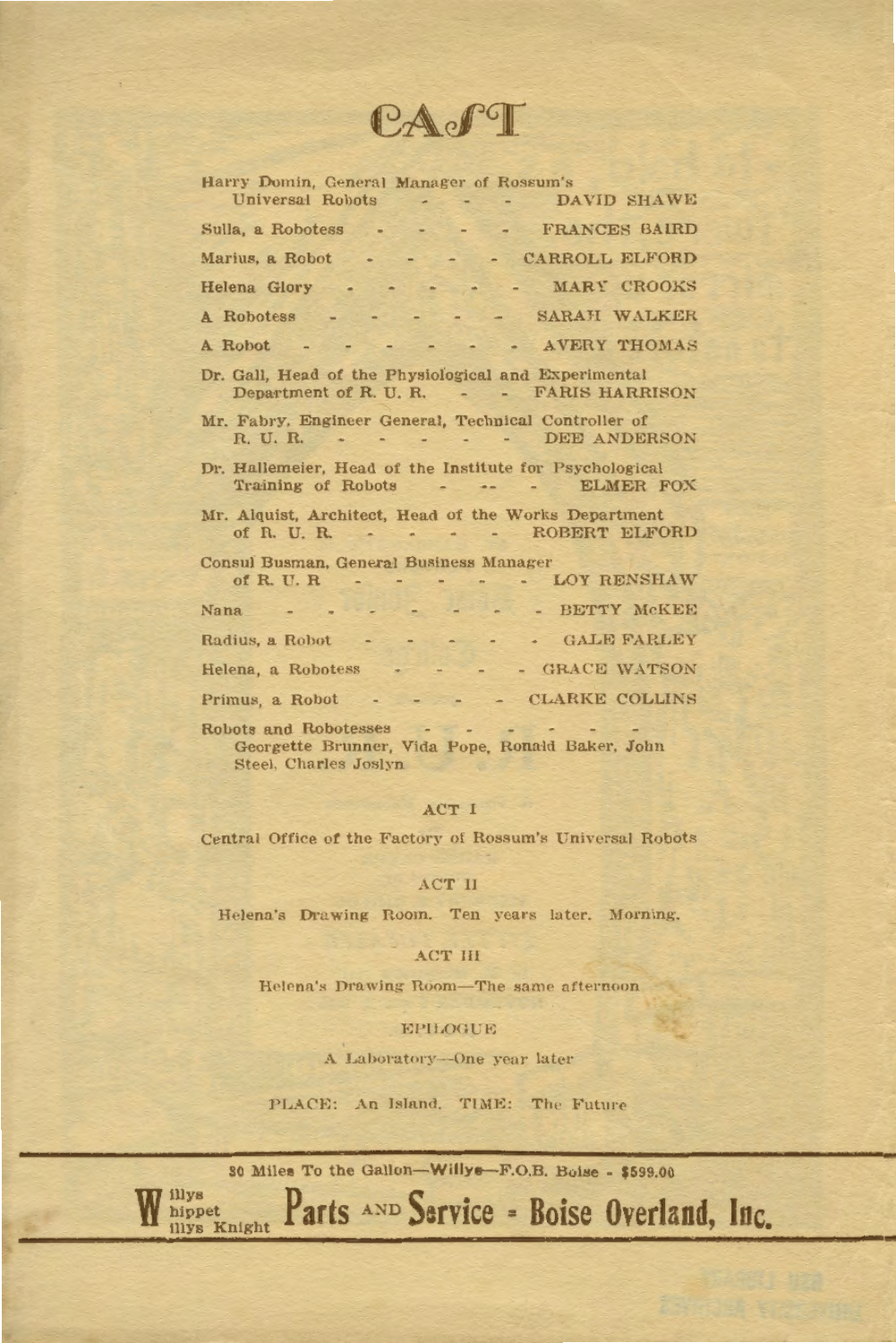# **DRODUCTION STAFF**

| Assistant Directors                                    |                  |                                                                                                                                                                                                                                |  | - Eileen Peck, Virginia Nagel |  |
|--------------------------------------------------------|------------------|--------------------------------------------------------------------------------------------------------------------------------------------------------------------------------------------------------------------------------|--|-------------------------------|--|
| Business Manager                                       |                  |                                                                                                                                                                                                                                |  | Boyd Moors                    |  |
| Assistant - -                                          |                  | <b>Contract Contract Contract</b><br><b>All Contract Contract</b>                                                                                                                                                              |  | John Edlefsen                 |  |
| Property Manager - - - - Helen Jorgensen               |                  |                                                                                                                                                                                                                                |  |                               |  |
| Assistants-Georgette Brunner, Vida Pope, Robert        |                  |                                                                                                                                                                                                                                |  |                               |  |
| Gavin, John Andrews, Dorothy Ann MacDonald             |                  |                                                                                                                                                                                                                                |  |                               |  |
| Makeup                                                 |                  | A considerably and a construction of the construction of the construction of the construction of the construction of the construction of the construction of the construction of the construction of the construction of the c |  | Elmer Fox                     |  |
| Virginia Nagel, Katherine Herrick, Helen Harper        |                  |                                                                                                                                                                                                                                |  |                               |  |
| Press<br>$\sim$                                        | $-1 - 1 - 1 = 0$ |                                                                                                                                                                                                                                |  | Clarke Collins, Grace Watson  |  |
| Cohara - - - - - - Barrica Ban Mantin Maugusta Wusanny |                  |                                                                                                                                                                                                                                |  |                               |  |

Settings and Furniture designed by Barbara Smith and June Whitmore, and executed by Robert McKee, Stage Manager, assisted by Richard Frazier, Leonard Capps. Carroll Elford, Ronald Baker, Lavaun Switzer, Lowell Murphy, John Steel, Hervey Bardsley

## **ACKNOWLEDGMENTS**

C. C. Anderson Co., for the costumes of Miss Crooks: the Standard Furniture Co., for furniture; Baker's Rug House and Capital Furniture Co., for lamps; Mr. Howard Elford, for posters and for the wall design in Act I: Miss Rachel Jones and Miss Edith Lowry for costumes: Johnson's Floral Co., for flowers.

Play produced by arrangement with Samuel French of New York.

R. U. R. is the first play sponsored by the St. Margaret's Players, the new dramatic organization of the students of the College. In choosing this name the organization hopes to perpetuate the old name of the building by means of the plays to be produced in The Little Theater in St. Margaret's Hall.

### COMING

An announcement from the Boise Playmakers of interest to all Boise theater-goers

LEARN A GOOD VOCATION - EARN WHILE YOU LEARN EXPERT OPERATORS - 107 S. 10th - Phone 3704 **Hollywood School and Beauty Shop**